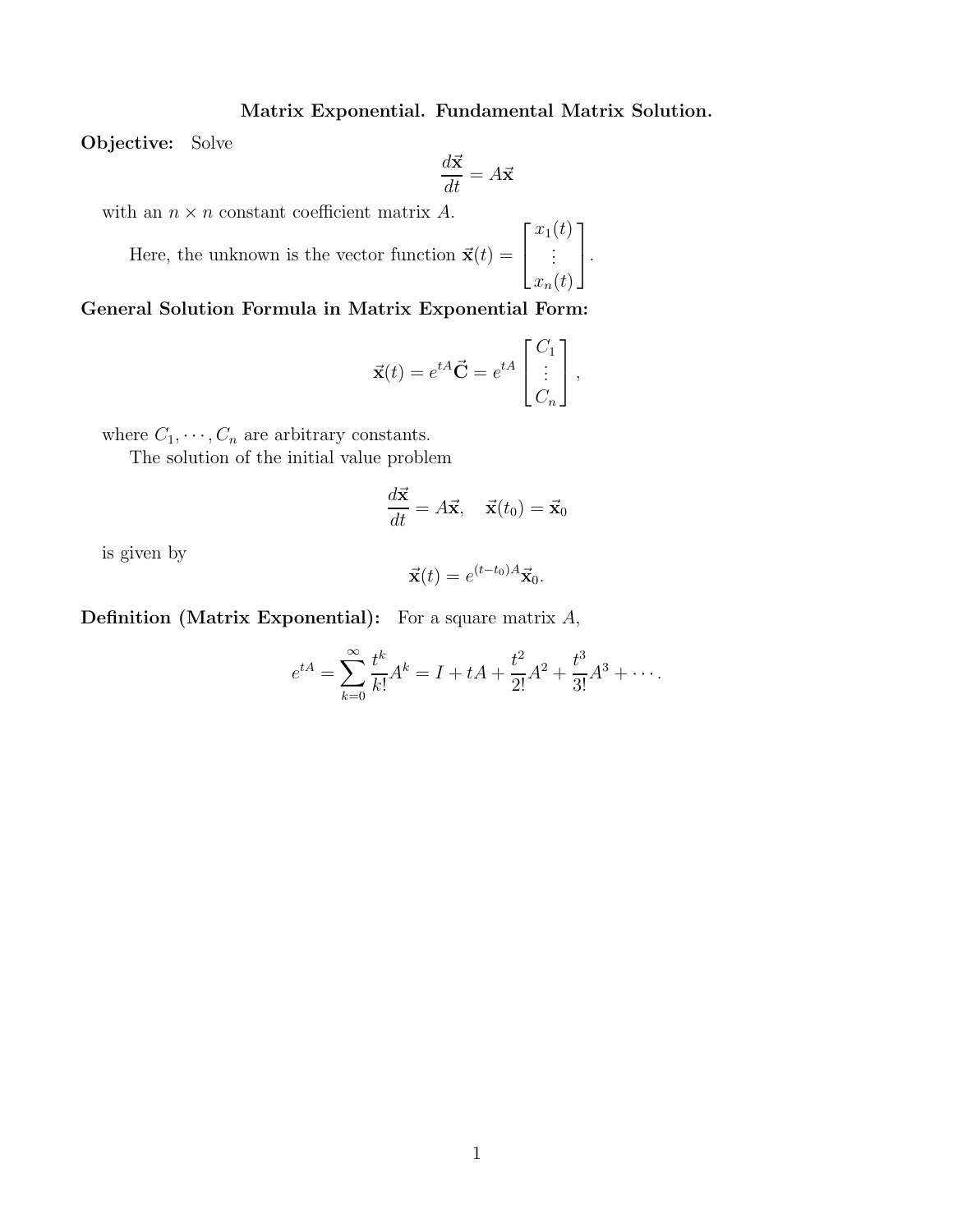Evaluation of Matrix Exponential in the Diagonalizable Case: Suppose that  $A$  is diagonalizable; that is, there are an invertible matrix  $P$  and a diagonal matrix  $D =$  $\sqrt{ }$  $\overline{1}$  $\lambda_1$ . . .  $\lambda_n$ 1  $\overline{1}$ such that  $A = PDP^{-1}$ . In this case, we have

$$
e^{tA} = Pe^{tD}P^{-1} = P\begin{bmatrix} e^{\lambda_1 t} & & \\ & \ddots & \\ & & e^{\lambda_n t} \end{bmatrix} P^{-1}.
$$

**EXAMPLE 1.** Let  $A =$  $\sqrt{ }$  $\overline{\phantom{a}}$ 6 3 −2  $-4$   $-1$  2 13 9 −3 1  $\vert \cdot$ (a) Evaluate  $e^{tA}$ .

(b) Find the general solutions of  $\frac{d\vec{x}}{dx}$  $\frac{d\mathbf{x}}{dt} = A\vec{\mathbf{x}}.$ 

(c) Solve the initial value problem 
$$
\frac{d\vec{x}}{dt} = A\vec{x}
$$
,  $\vec{x}(0) = \begin{bmatrix} -2 \\ 1 \\ 4 \end{bmatrix}$ .

**Solution:** The given matrix A is diagonalized:  $A = PDP^{-1}$  with

$$
P = \begin{bmatrix} 1 & -1 & 1/2 \\ -1 & 2 & -1/2 \\ 1 & 1 & 1 \end{bmatrix}, \qquad D = \begin{bmatrix} 1 & 0 & 0 \\ 0 & 2 & 0 \\ 0 & 0 & -1 \end{bmatrix}.
$$

Part (a): We have

$$
e^{tA} = Pe^{tD}P^{-1}
$$
  
=  $\begin{bmatrix} 1 & -1 & 1/2 \\ -1 & 2 & -1/2 \\ 1 & 1 & 1 \end{bmatrix} \begin{bmatrix} e^t & 0 & 0 \\ 0 & e^{2t} & 0 \\ 0 & 0 & e^{-t} \end{bmatrix} \begin{bmatrix} 5 & 3 & -1 \\ 1 & 1 & 0 \\ -6 & -4 & 2 \end{bmatrix}$   
=  $\begin{bmatrix} 5e^t - e^{2t} - 3e^{-t} & 3e^t - e^{2t} - 2e^{-t} & -e^t + e^{-t} \\ -5e^t + 2e^{2t} + 3e^{-t} & -3e^t + 2e^{2t} + 2e^{-t} & e^t - e^{-t} \\ 5e^t + e^{2t} - 6e^{-t} & 3e^t + e^{2t} - 4e^{-t} & -e^t + 2e^{-t} \end{bmatrix}.$ 

Part (b): The general solutions to the given system are

$$
\vec{\mathbf{x}}(t) = e^{tA} \begin{bmatrix} C_1 \\ C_2 \\ C_3 \end{bmatrix},
$$

where  $C_1, C_2, C_3$  are free parameters.

Part (c): The solution to the initial value problem is

$$
\vec{\mathbf{x}}(t) = e^{tA} \begin{bmatrix} -2 \\ 1 \\ 4 \end{bmatrix} = \begin{bmatrix} -11e^{t} + e^{2t} + 8e^{-t} \\ 11e^{t} - 2e^{2t} - 8e^{-t} \\ -11e^{t} - e^{2t} + 16e^{-t} \end{bmatrix}.
$$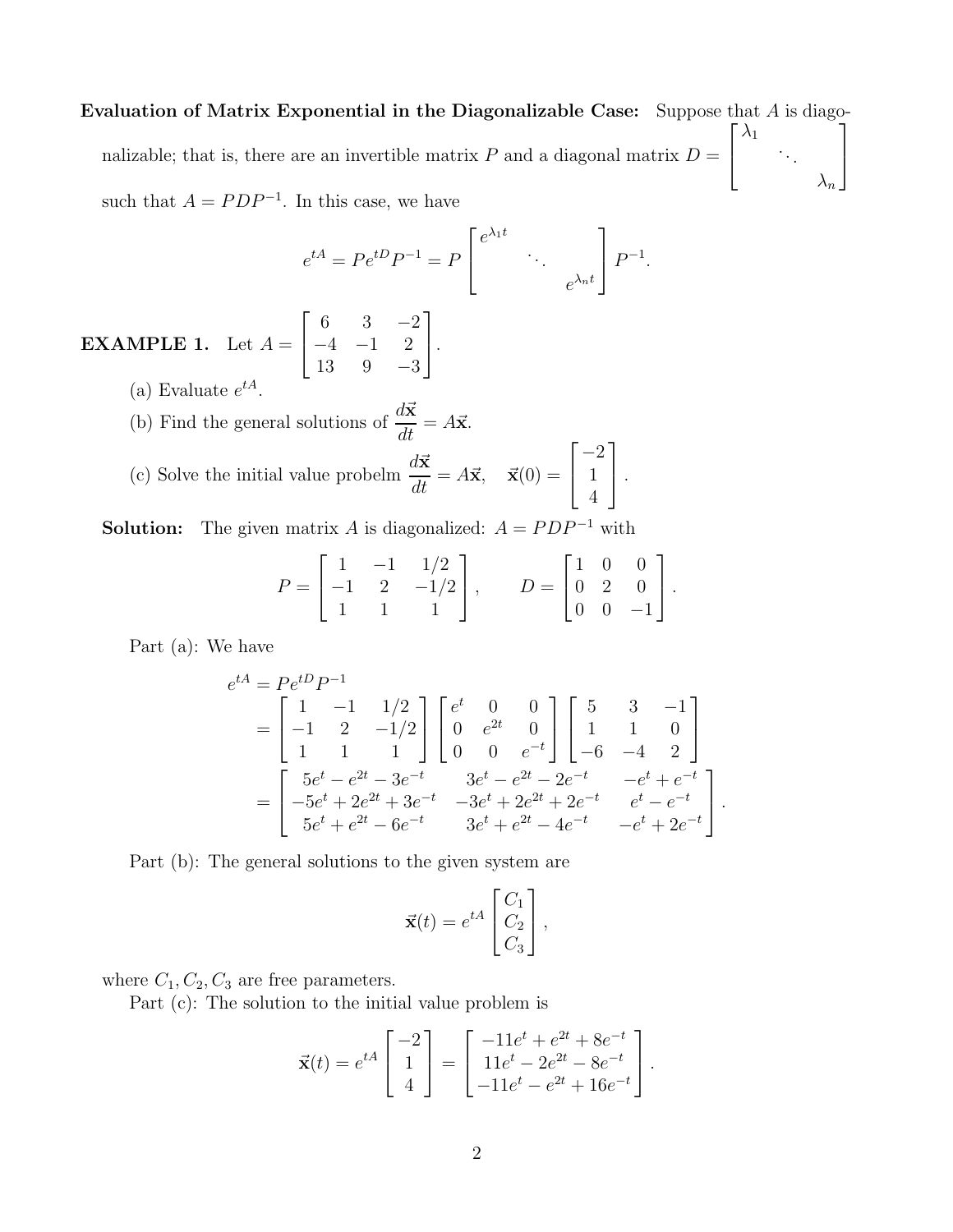Evaluation of Matrix Exponential Using Fundamental Matrix: In the case A is not diagonalizable, one approach to obtain matrix exponential is to use Jordan forms. Here, we use another approach. We have already learned how to solve the initial value problem

$$
\frac{d\vec{\mathbf{x}}}{dt} = A\vec{\mathbf{x}}, \quad \vec{\mathbf{x}}(0) = \vec{\mathbf{x}}_0.
$$

We shall compare the solution formula with  $\vec{x}(t) = e^{tA}\vec{x}_0$  to figure out what  $e^{tA}$  is. We know the general solutions of  $d\vec{x}/dt = A\vec{x}$  are of the following structure:

$$
\vec{\mathbf{x}}(t) = C_1 \vec{\mathbf{x}}_1(t) + \cdots + C_n \vec{\mathbf{x}}_n(t),
$$

where  $\vec{\mathbf{x}}_1(t), \dots, \vec{\mathbf{x}}_n(t)$  are *n* linearly independent particular solutions. The formula can be rewritten as

$$
\vec{\mathbf{x}}(t) = [\vec{\mathbf{x}}_1(t) \quad \cdots \quad \vec{\mathbf{x}}_n(t)] \vec{C} \quad \text{with } \vec{C} = \begin{bmatrix} C_1 \\ \vdots \\ C_n \end{bmatrix}.
$$

For the initial value problem,  $\vec{C}$  is determined by the initial condition

$$
[\vec{\mathbf{x}}_1(0) \cdots \vec{\mathbf{x}}_n(0)] \vec{C} = \vec{\mathbf{x}}_0 \implies \vec{C} = [\vec{\mathbf{x}}_1(0) \cdots \vec{\mathbf{x}}_n(0)]^{-1} \vec{\mathbf{x}}_0.
$$

Thus, the solution of the initial value problem is given by

$$
\vec{\mathbf{x}}(t) = [\vec{\mathbf{x}}_1(t) \cdots \vec{\mathbf{x}}_n(t)][\vec{\mathbf{x}}_1(0) \cdots \vec{\mathbf{x}}_n(0)]^{-1}\vec{\mathbf{x}}_0.
$$

Comparing this with  $\vec{\mathbf{x}}(t) = e^{tA}\vec{\mathbf{x}}_0$ , we obtain

$$
e^{tA} = \begin{bmatrix} \vec{\mathbf{x}}_1(t) & \cdots & \vec{\mathbf{x}}_n(t) \end{bmatrix} \begin{bmatrix} \vec{\mathbf{x}}_1(0) & \cdots & \vec{\mathbf{x}}_n(0) \end{bmatrix}^{-1}.
$$

In this method of evaluating  $e^{tA}$ , the matrix  $M(t) = [\vec{x}_1(t) \cdots \vec{x}_n(t)]$  plays an essential role. Indeed,  $e^{tA} = M(t)M(0)^{-1}$ .

**Definition (Fundamental Matrix Solution):** If  $\vec{\mathbf{x}}_1(t), \dots, \vec{\mathbf{x}}_n(t)$  are *n* linearly independent solutions of the *n* dimensional homogeneous linear system  $d\vec{x}/dt = A\vec{x}$ , we call

$$
M(t) = [\vec{\mathbf{x}}_1(t) \quad \cdots \quad \vec{\mathbf{x}}_n(t)]
$$

a fundamental matrix solution of the system.

(Remark 1: The matrix function  $M(t)$  satisfies the equation  $M'(t) = AM(t)$ . Moreover,  $M(t)$  is an invertible matrix for every t. These two properties characterize fundamental matrix solutions.)

(Remark 2: Given a linear system, fundamental matrix solutions are not unique. However, when we make any choice of a fundamental matrix solution  $M(t)$  and compute  $M(t)M(0)^{-1}$ , we always get the same result.)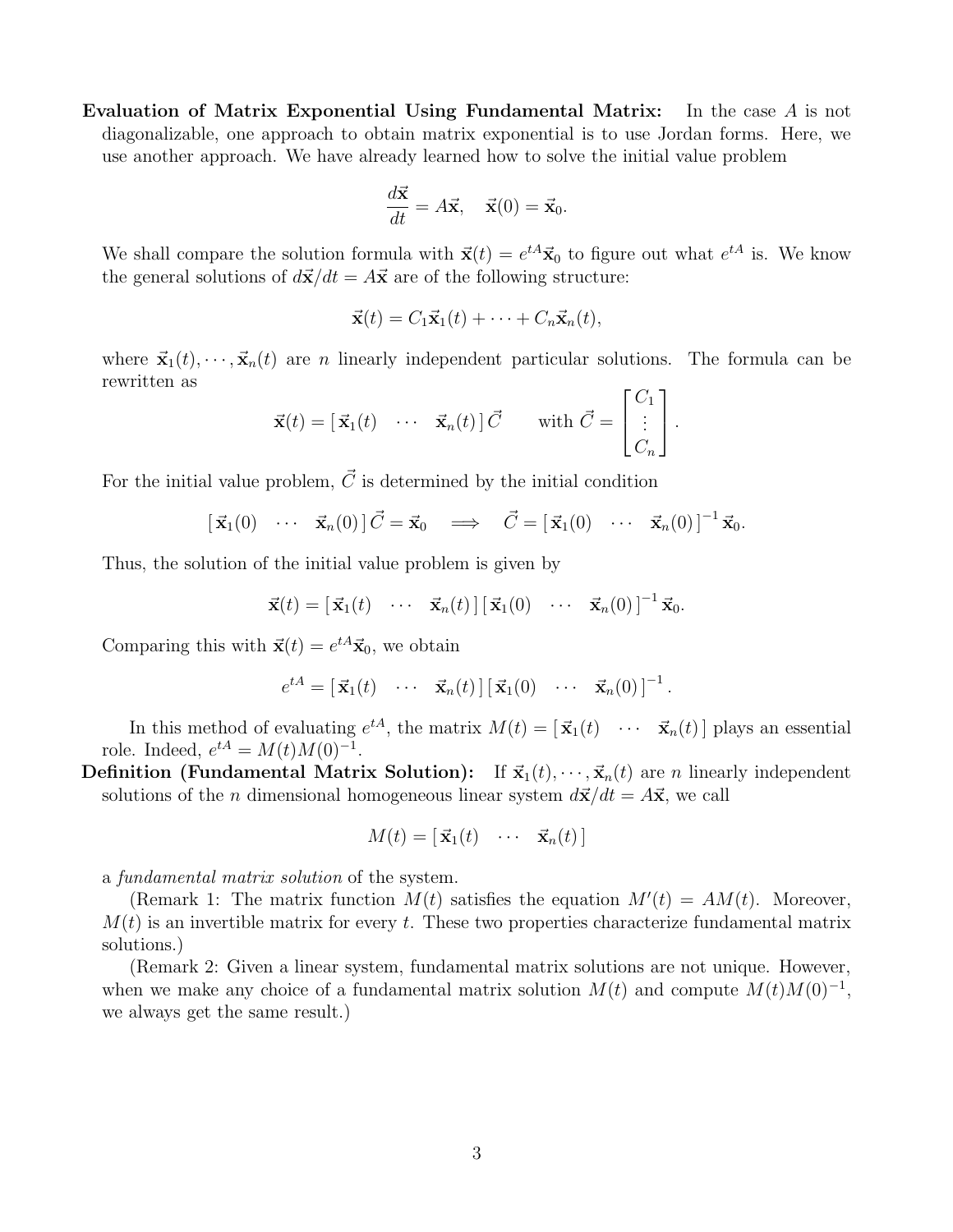**EXAMPLE 2.** Evaluate  $e^{tA}$  for  $A =$  $\sqrt{ }$  $\overline{1}$ −7 −9 9 3 5 −3 −3 −3 5 1  $\vert \cdot$ 

**Solution:** We first solve  $d\vec{x}/dt = A\vec{x}$ . We obtain

$$
\vec{\mathbf{x}}(t) = C_1 e^{-t} \begin{bmatrix} 3 \\ -1 \\ 1 \end{bmatrix} + C_2 e^{2t} \begin{bmatrix} -1 \\ 1 \\ 0 \end{bmatrix} + C_3 e^{2t} \begin{bmatrix} 1 \\ 0 \\ 1 \end{bmatrix}.
$$

This gives a fundamental matrix solution:

$$
M(t) = \begin{bmatrix} 3e^{-t} & -e^{2t} & e^{2t} \\ -e^{-t} & e^{2t} & 0 \\ e^{-t} & 0 & e^{2t} \end{bmatrix}.
$$

The matrix exponential is

EXAMPLE 3.

$$
e^{tA} = M(t)M(0)^{-1} = \begin{bmatrix} 3e^{-t} & -e^{2t} & e^{2t} \\ -e^{-t} & e^{2t} & 0 \\ e^{-t} & 0 & e^{2t} \end{bmatrix} \begin{bmatrix} 3 & -1 & 1 \\ -1 & 1 & 0 \\ 1 & 0 & 1 \end{bmatrix}^{-1}
$$

$$
= \begin{bmatrix} 3e^{-t} - 2e^{2t} & 3e^{-t} - 3e^{2t} & -3e^{-t} + 3e^{2t} \\ -e^{-t} + 2e^{2t} & -e^{-t} + 2e^{2t} & e^{-t} - e^{2t} \\ e^{-t} - e^{2t} & e^{-t} - e^{2t} & -e^{-t} + 2e^{2t} \end{bmatrix}.
$$
 Evaluate  $e^{tA}$  for  $A = \begin{bmatrix} -5 & -8 & 4 \\ 2 & 3 & -2 \\ 6 & 14 & -5 \end{bmatrix}$ .

**Solution:** We first solve  $d\vec{x}/dt = A\vec{x}$ . We obtain

$$
\vec{\mathbf{x}}(t) = C_1 e^{-t} \begin{bmatrix} 3 \\ -1 \\ 1 \end{bmatrix} + C_2 e^{-3t} \begin{bmatrix} -2 \\ 1 \\ 1 \end{bmatrix} + C_3 e^{-3t} \begin{bmatrix} -1 - 2t \\ 1/2 + t \\ t \end{bmatrix}.
$$

This gives a fundamental matrix solution:

$$
M(t) = \begin{bmatrix} 3e^{-t} & -2e^{-3t} & -e^{-3t} - 2te^{-3t} \\ -e^{-t} & e^{-3t} & \frac{1}{2}e^{-3t} + te^{-3t} \\ e^{-t} & e^{-3t} & te^{-3t} \end{bmatrix}.
$$

The matrix exponential is

$$
e^{tA} = M(t)M(0)^{-1} = \begin{bmatrix} 3e^{-t} & -2e^{-3t} & -e^{-3t} - 2te^{-3t} \ -e^{-t} & e^{-3t} & \frac{1}{2}e^{-3t} + te^{-3t} \ e^{-t} & e^{-3t} & te^{-3t} \end{bmatrix} \begin{bmatrix} 3 & -2 & -1 \ -1 & 1 & 1/2 \ 1 & 1 & 0 \end{bmatrix}^{-1}
$$

$$
= \begin{bmatrix} 3e^{-t} - 2e^{-3t} - 8te^{-3t} & 6e^{-t} - 6e^{-3t} - 20te^{-3t} & 4te^{-3t} \ -e^{-t} + e^{-3t} + 4te^{-3t} & -2e^{-t} + 3e^{-3t} + 10te^{-3t} & -2te^{-3t} \ e^{-t} - e^{-3t} + 4te^{-3t} & 2e^{-t} - 2e^{-3t} + 10te^{-3t} & e^{-3t} - 2te^{-3t} \end{bmatrix}.
$$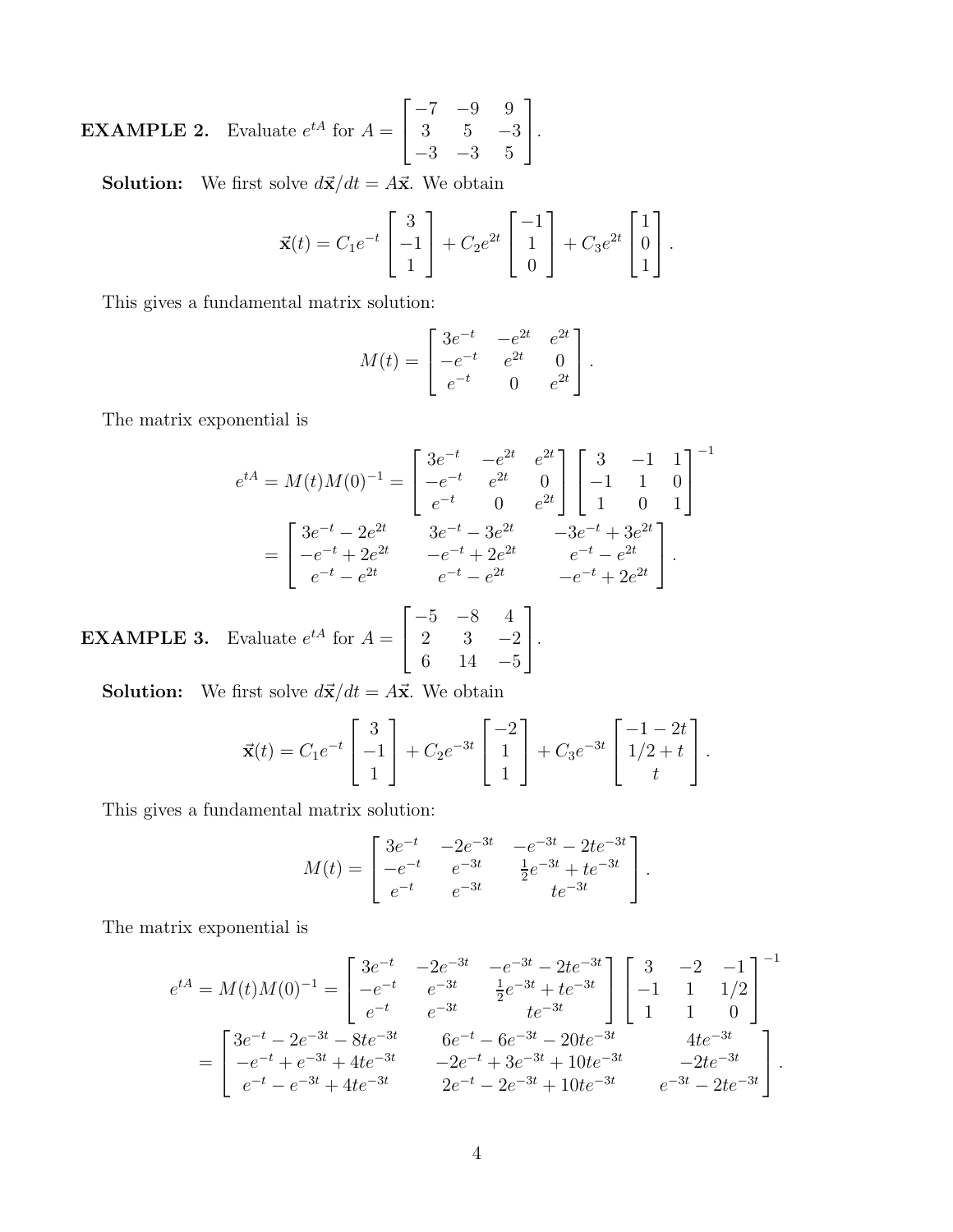**EXAMPLE 4.** Evaluate  $e^{tA}$  for  $A = \begin{bmatrix} 9 & -5 \\ 4 & 5 \end{bmatrix}$ 4 5 1 .

Solution 1: (Use Diagonalization)

Solving det( $A - \lambda I$ ) = 0, we obtain the eigenvalues of A:  $\lambda_1 = 7 + 4i$ ,  $\lambda_2 = 7 - 4i$ . Eigenvectors for  $\lambda_1 = 7 + 4i$ : are obtained by solving  $[A - (7 + 4i)I]\vec{v} = 0$ :

$$
\vec{\mathbf{v}} = v_2 \begin{bmatrix} \frac{1}{2} + i \\ 1 \end{bmatrix} . \tag{*}
$$

.

Eigenvectors for  $\lambda_2 = 7 - 4i$ : are complex conjugate of the vectors in (\*). The matrix A is now diagonalized:  $A = PDP^{-1}$  with

$$
P = \begin{bmatrix} \frac{1}{2} + i & \frac{1}{2} - i \\ 1 & 1 \end{bmatrix}, \qquad D = \begin{bmatrix} 7 + 4i & 0 \\ 0 & 7 - 4i \end{bmatrix}.
$$

We have

$$
e^{tA} = Pe^{tD}P^{-1}
$$
  
=  $\begin{bmatrix} \frac{1}{2} + i & \frac{1}{2} - i \\ 1 & 1 \end{bmatrix} \begin{bmatrix} e^{(7+4i)t} & 0 \\ 0 & e^{(7-4i)t} \end{bmatrix} \begin{bmatrix} -\frac{1}{2}i & \frac{1}{2} + \frac{1}{4}i \\ \frac{1}{2}i & \frac{1}{2} - \frac{1}{4}i \end{bmatrix}$   
=  $\begin{bmatrix} (\frac{1}{2} - \frac{1}{4}i)e^{(7+4i)t} + (\frac{1}{2} + \frac{1}{4}i)e^{(7-4i)t} & \frac{5}{8}ie^{(7+4i)t} - \frac{5}{8}ie^{(7-4i)t} \\ -\frac{1}{2}ie^{(7+4i)t} + \frac{1}{2}ie^{(7-4i)t} & (\frac{1}{2} + \frac{1}{4}i)e^{(7+4i)t} + (\frac{1}{2} - \frac{1}{4}i)e^{(7-4i)t} \end{bmatrix}.$ 

Solution 2: (Use fundamental solutions and complex exp functions)

A fundamental matrix solution can be obtained from the eigenvalues and eigenvectors:

$$
M(t) = \begin{bmatrix} \left(\frac{1}{2} + i\right)e^{(7+4i)t} & \left(\frac{1}{2} - i\right)e^{(7-4i)t} \\ e^{(7+4i)t} & e^{(7-4i)t} \end{bmatrix}
$$

The matrix exponential is

$$
e^{tA} = M(t)M(0)^{-1} = \begin{bmatrix} \left(\frac{1}{2} + i\right)e^{(7+4i)t} & \left(\frac{1}{2} - i\right)e^{(7-4i)t} \\ e^{(7+4i)t} & e^{(7-4i)t} \end{bmatrix} \begin{bmatrix} \frac{1}{2} + i & \frac{1}{2} - i \\ 1 & 1 \end{bmatrix}^{-1}
$$

$$
= \begin{bmatrix} \left(\frac{1}{2} - \frac{1}{4}i\right)e^{(7+4i)t} + \left(\frac{1}{2} + \frac{1}{4}i\right)e^{(7-4i)t} & \frac{5}{8}ie^{(7+4i)t} - \frac{5}{8}ie^{(7-4i)t} \\ -\frac{1}{2}ie^{(7+4i)t} + \frac{1}{2}ie^{(7-4i)t} & \left(\frac{1}{2} + \frac{1}{4}i\right)e^{(7+4i)t} + \left(\frac{1}{2} - \frac{1}{4}i\right)e^{(7-4i)t} \end{bmatrix}.
$$

Solution 3: (Use fundamental solutions and avoid complex exp functions)

A fundamental matrix solution can be obtained from the eigenvalues and eigenvectors:

$$
M(t) = \begin{bmatrix} e^{7t} \left(\frac{1}{2}\cos 4t - \sin 4t\right) & e^{7t} \left(\cos 4t + \frac{1}{2}\sin 4t\right) \\ e^{7t} \cos 4t & e^{7t} \sin 4t \end{bmatrix}.
$$

The matrix exponential is

$$
e^{tA} = M(t)M(0)^{-1} = \begin{bmatrix} e^{7t} \left(\frac{1}{2}\cos 4t - \sin 4t\right) & e^{7t} \left(\cos 4t + \frac{1}{2}\sin 4t\right) \\ e^{7t}\cos 4t & e^{7t}\sin 4t \end{bmatrix} \begin{bmatrix} \frac{1}{2} & 1 \\ 1 & 0 \end{bmatrix}^{-1}
$$

$$
= \begin{bmatrix} e^{7t}\cos 4t + \frac{1}{2}e^{7t}\sin 4t & -\frac{5}{4}e^{7t}\sin 4t \\ e^{7t}\sin 4t & e^{7t}\cos 4t - \frac{1}{2}e^{7t}\sin 4t \end{bmatrix}.
$$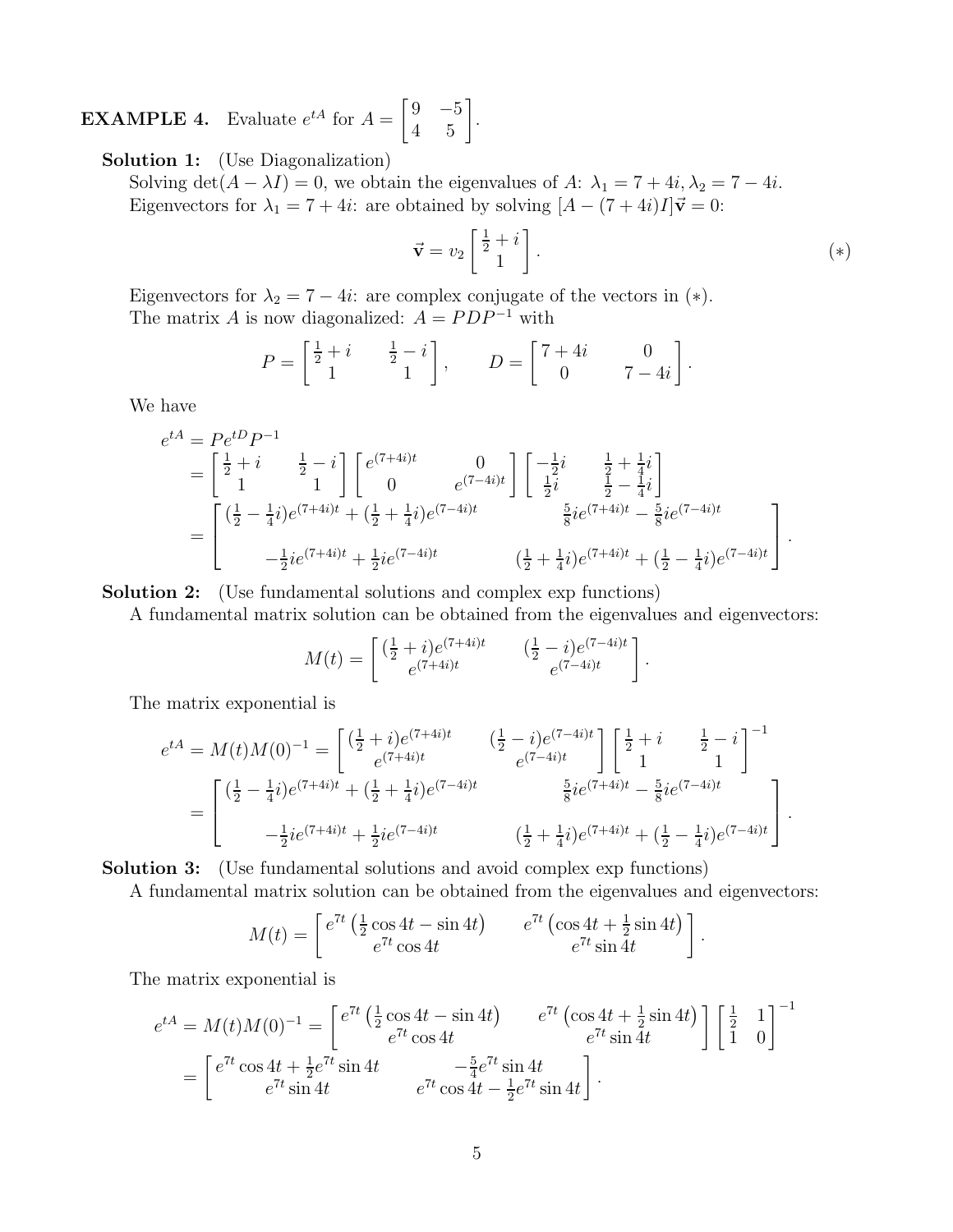## APPENDIX: Common Mistakes

Since the years of freshmen calculus, we all loved the exponential function  $e^x$  with scalar variable x. There are tons of simple and beautiful formulas for the scalar function  $e^x$ . The matrix exponential is, however, a quite different beast. We need to be a little careful in handling it.

Here are some common mistakes I have seen people make:

$$
\bullet \ e^{t(A+B)} = e^{tA}e^{tB}.
$$

• The solutions of 
$$
\frac{d\vec{x}}{dt} = A(t)\vec{x}
$$
 are  $\vec{x}(t) = e^{tA(t)}\vec{C}$ .

• The solutions of  $\frac{d\vec{x}}{dx}$  $\frac{d\mathbf{x}}{dt} = A(t)\vec{\mathbf{x}} \text{ are } \vec{\mathbf{x}}(t) = e^{\int_0^t A(s)ds}\vec{\mathbf{C}}.$ 

$$
\bullet \, \left(e^{B(t)}\right)' = B'(t)e^{B(t)}.
$$

All the above four statements are WRONG!

(1) It is true that 
$$
e^{t(A+B)} = e^{tA}e^{tB}
$$
 if  $AB = BA$ . But in general,  $e^{t(A+B)} \neq e^{tA}e^{tB}$ .  
Example: For

Example: For

$$
A = \begin{bmatrix} 1 & -1 \\ -1 & 1 \end{bmatrix}, B = \begin{bmatrix} -1 & 1 \\ 0 & 0 \end{bmatrix}, A + B = \begin{bmatrix} 0 & 0 \\ -1 & 1 \end{bmatrix},
$$

we have

$$
e^{tA}e^{tB} = \frac{1}{2} \begin{bmatrix} 1+e^{2t} & 1-e^{2t} \\ 1-e^{2t} & 1+e^{2t} \end{bmatrix} \begin{bmatrix} e^{-t} & 1-e^{-t} \\ 0 & 1 \end{bmatrix} = \frac{1}{2} \begin{bmatrix} e^{-t}+e^{t} & 2-e^{-t}-e^{t} \\ e^{-t}-e^{t} & 2-e^{-t}+e^{t} \end{bmatrix},
$$

but

$$
e^{t(A+B)} = \begin{bmatrix} 1 & 0 \\ 1 - e^t & e^t \end{bmatrix}.
$$

(2) We learned how to solve

$$
\frac{d\vec{x}}{dt} = A\vec{x}
$$
 where *A* is a constant matrix.

Unfortunately there is no general solution method for

(\*) 
$$
\frac{d\vec{\mathbf{x}}}{dt} = A(t)\vec{\mathbf{x}} \quad \text{where } A(t) \text{ is nonconstant.}
$$

In particular,

$$
\vec{\mathbf{x}}(t) = e^{tA(t)}\vec{\mathbf{C}}.
$$

does not solve (∗). This even fails in the scalar case.

Example: The solutions of the scalar equation  $dx$  $\frac{dx}{dt} = (\sin t)x$  is given by  $x(t) = e^{-\cos t}C$ , but not  $e^{t \sin t} C$ .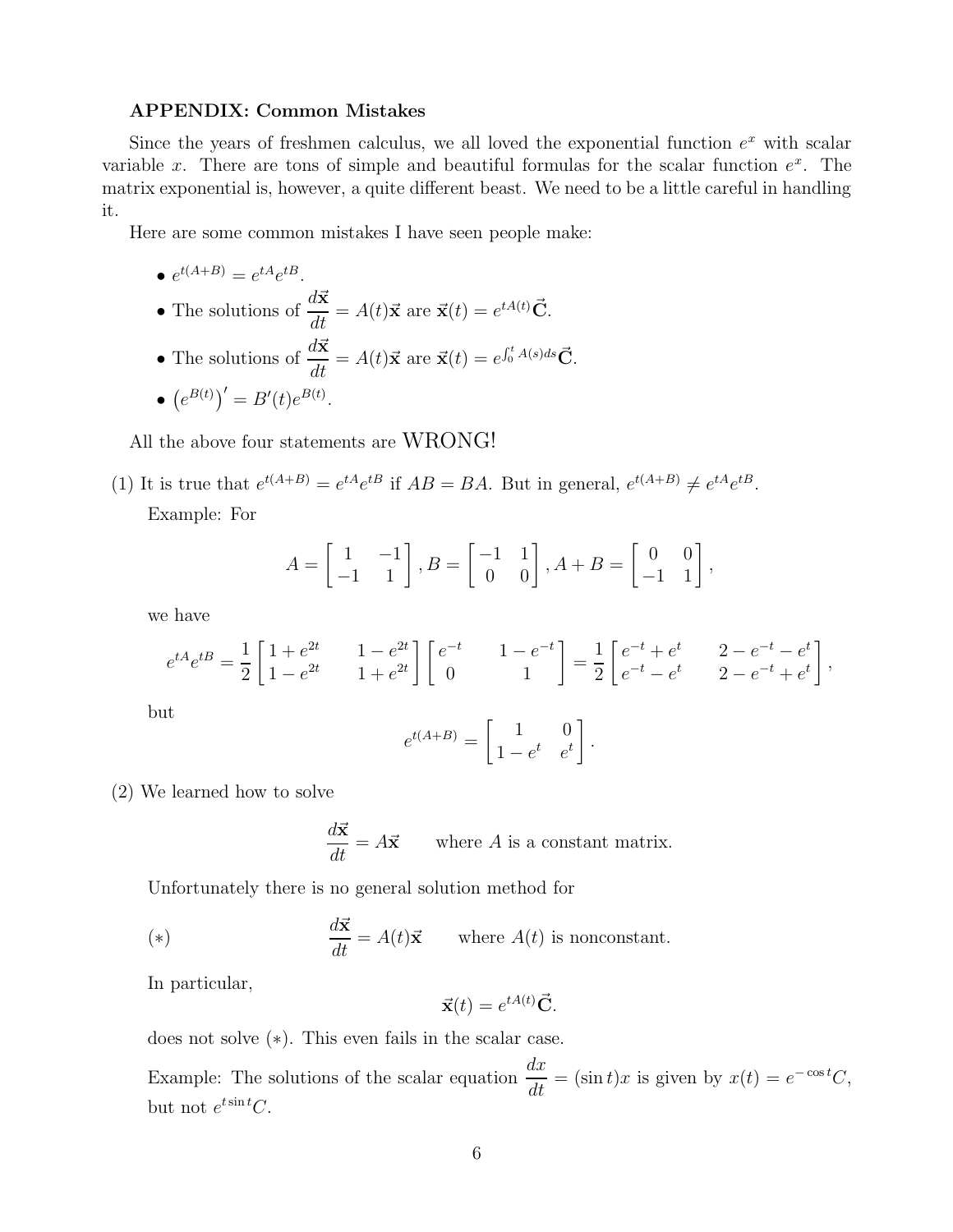(3) Likewise,

$$
\vec{\mathbf{x}}(t) = e^{\int_0^t A(s)ds} \vec{\mathbf{C}}
$$

is also a wrong solution formula for (∗). This formula is only valid for scalar equations, i.e., when the space dimension is 1.

Example: Consider

$$
\frac{d\vec{\mathbf{x}}}{dt} = \begin{bmatrix} 1 & 0 \\ 2t & -1 \end{bmatrix} \vec{\mathbf{x}}, \ \vec{\mathbf{x}}(0) = \begin{bmatrix} 1 \\ 0 \end{bmatrix} \qquad \text{where } A(t) = \begin{bmatrix} 1 & 0 \\ 2t & -1 \end{bmatrix}.
$$

The solution of this initial value problem is

$$
\vec{\mathbf{x}}(t) = \begin{bmatrix} e^t \\ (t - \frac{1}{2})e^t + \frac{1}{2}e^{-t} \end{bmatrix}.
$$

The function

$$
\exp\left(\int_0^t A(s)ds\right)\left[\begin{array}{c}1\\0\end{array}\right]
$$

does not give the solution. Indeed,

$$
\exp\left(\int_0^t A(s)ds\right) \begin{bmatrix} 1 \\ 0 \end{bmatrix} = \exp\left(\begin{bmatrix} t & 0 \\ t^2 & -t \end{bmatrix}\right) \begin{bmatrix} 1 \\ 0 \end{bmatrix}
$$

$$
= \begin{bmatrix} e^t & 0 \\ \frac{1}{2}te^t - \frac{1}{2}te^{-t} & e^{-t} \end{bmatrix} \begin{bmatrix} 1 \\ 0 \end{bmatrix} = \begin{bmatrix} e^t \\ \frac{1}{2}te^t - \frac{1}{2}te^{-t} \end{bmatrix}.
$$

(4) We do have:

 $(e^{b(t)})' = b'(t)e^{b(t)}$  holds for scalar functions  $b(t)$ , and  $(e^{tA})' = Ae^{tA} = e^{tA}A$  for constant matrices A.

But, in general, for nonconstant matrix function  $B(t)$ ,

 $(e^{B(t)})'$  is neither  $B'(t)e^{B(t)}$  nor  $e^{B(t)}B'(t)$ .

Example: Let  $B(t) =$  $\begin{bmatrix} t & 0 \end{bmatrix}$  $t^2$   $-t$ 1 We have  $e^{B(t)} = \begin{bmatrix} e^t & 0 \\ 1_{t-1} & 1_{t-1} \end{bmatrix}$ 1  $rac{1}{2}te^{t} - \frac{1}{2}$  $\frac{1}{2}te^{-t}$   $e^{-t}$ 1 , and hence

$$
(e^{B(t)})' = \begin{bmatrix} e^t & 0 \\ \frac{t+1}{2}e^t + \frac{t-1}{2}e^{-t} & -e^{-t} \end{bmatrix},
$$
  
\n
$$
B'(t)e^{B(t)} = \begin{bmatrix} 1 & 0 \\ 2t & -1 \end{bmatrix} \begin{bmatrix} e^t & 0 \\ \frac{1}{2}te^t - \frac{1}{2}te^{-t} & e^{-t} \end{bmatrix} = \begin{bmatrix} e^t & 0 \\ \frac{3}{2}te^t + \frac{1}{2}te^{-t} & -e^{-t} \end{bmatrix},
$$
  
\n
$$
e^{B(t)}B'(t) = \begin{bmatrix} e^t & 0 \\ \frac{1}{2}te^t - \frac{1}{2}te^{-t} & e^{-t} \end{bmatrix} \begin{bmatrix} 1 & 0 \\ 2t & -1 \end{bmatrix} = \begin{bmatrix} e^t & 0 \\ \frac{1}{2}te^t + \frac{3}{2}te^{-t} & -e^{-t} \end{bmatrix}.
$$

All three matrix functions  $(e^{B(t)})'$ ,  $B'(t)e^{B(t)}$  and  $e^{B(t)}B'(t)$  are different from each other.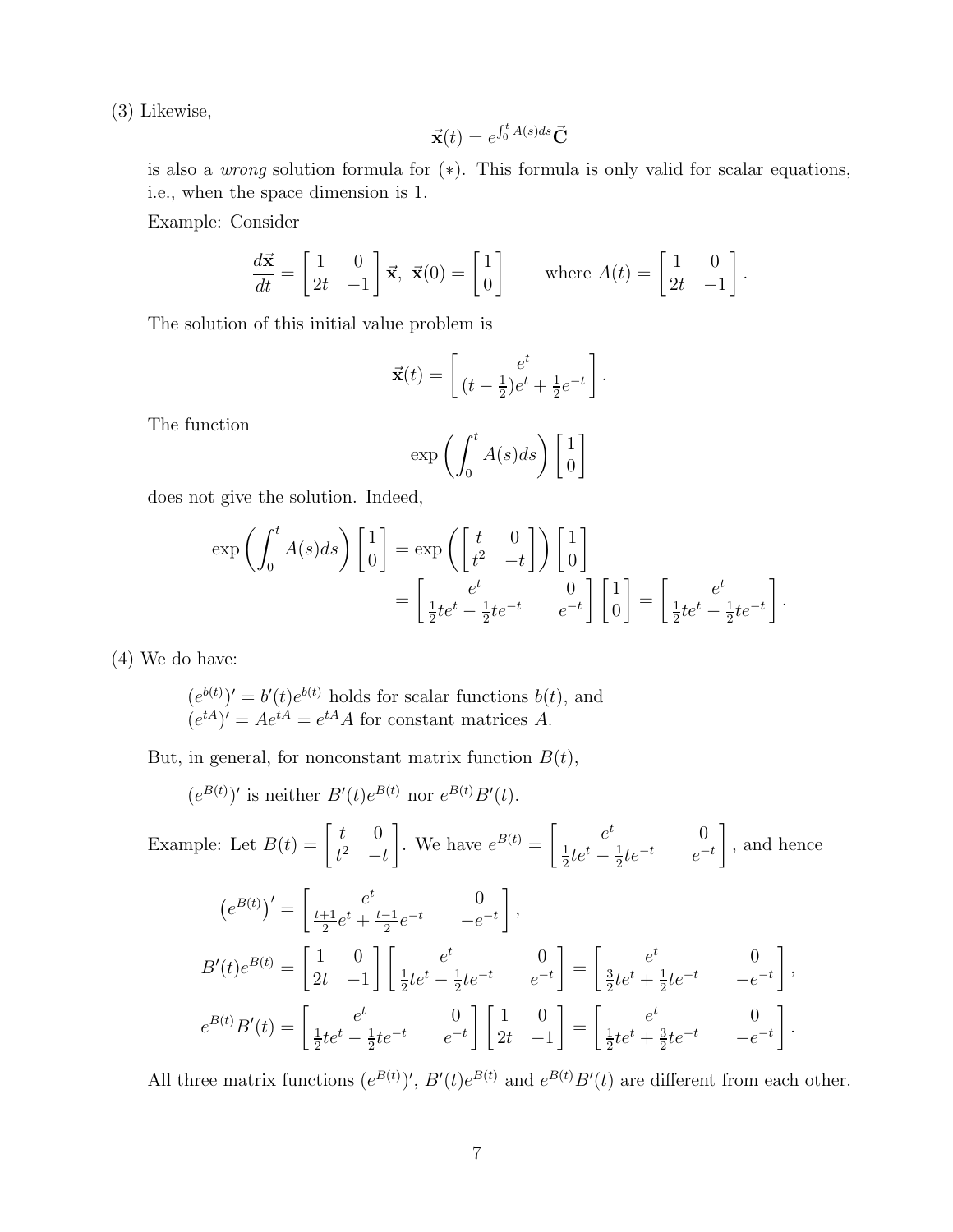## **EXERCISES**

[1] Evaluate 
$$
e^{tA}
$$
 for  $A = \begin{bmatrix} 5 & -3 \\ 1 & 1 \end{bmatrix}$ .  
\n[2] (a) Evaluate  $e^{tA}$  for  $A = \begin{bmatrix} -4 & 12 \\ -3 & 8 \end{bmatrix}$ .  
\n(b) Solve  $\frac{d\vec{x}}{dt} = A\vec{x}$ ,  $\vec{x}(0) = \begin{bmatrix} 5 \\ -1 \end{bmatrix}$ .  
\n[3] Evaluate  $e^{tA}$  for  $A = \begin{bmatrix} -1 & 4 & -2 \\ -3 & 4 & 0 \\ -3 & 1 & 3 \end{bmatrix}$ .  
\n[4] Evaluate  $e^{tA}$  for  $A = \begin{bmatrix} 5 & 4 & -2 \\ -12 & -9 & 4 \\ -12 & -8 & 3 \end{bmatrix}$ .  
\n[5] (a) Evaluate  $e^{tA}$  for  $A = \begin{bmatrix} 9 & 7 & -3 \\ -16 & -12 & 5 \\ -8 & -5 & 2 \end{bmatrix}$ .  
\n(b) Solve  $\frac{d\vec{x}}{dt} = A\vec{x}$ ,  $\vec{x}(0) = \begin{bmatrix} 1 \\ 1 \\ 1 \end{bmatrix}$ .  
\n[6] Evaluate  $e^{tA}$  for  $A = \begin{bmatrix} 5 & -4 \\ 2 & 1 \end{bmatrix}$ .  
\n[7] Evaluate  $e^{tA}$  for  $A = \begin{bmatrix} -1 & 1 & 0 \\ 2 & -3 & 2 \\ 0 & 3 & 1 \end{bmatrix}$ .

 $0 \t -2 \t 1$ 

See next page for answers